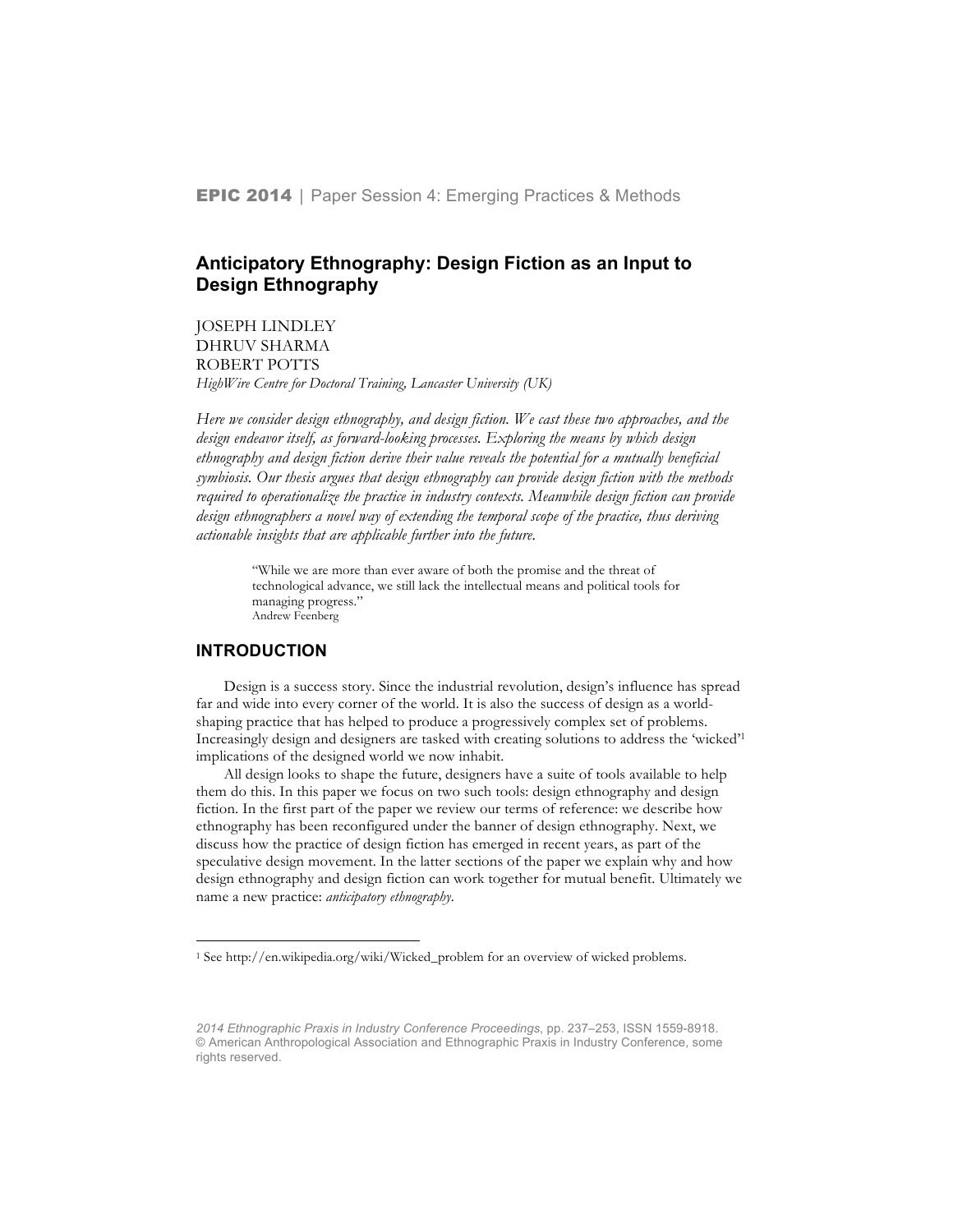Through defining our terms of reference we aim to expose the key strengths and weaknesses of each practice. We highlight how design ethnography has helped designers understand "use before use" (Redström, 2008 p. 421) therefore abetting design's prospective nature. For design fiction the core strength we focus on is how it derives value from creating fictional worlds. However we also highlight problems within each practice. We argue that design fiction is immature and in need of rigorous methods to facilitate its application in real-world settings and that design ethnography will always have a limited temporal scope so long as it relies on traditional notions of "situated" (Suchman, 1987) observations. We believe design ethnography and design fiction can be configured to work together so that the problems of one are solved by the strengths of the other, and vice versa.2

This paper describes, in scholarly terms, how the practice of anticipatory ethnography can be imagined *in theory*. If we consider the three ways that design and research crossover described by Frayling (1993 p. 5) then this paper should be considered as "research *into* design". However we believe that the value of this work, for both design and ethnography communities, lies in exploring anticipatory ethnography's use and usefulness in terms of Frayling's "research *though* design" and "research *for* design". In our view there is a need to explore practical applications of the theory, so in the final part of the paper we use examples to describe how anticipatory ethnography could be operationalized in a number of different ways.

## **TERMS OF REFERENCE**

Our proposition is a conflation of design ethnography and design fiction, so it is important to clearly define these practices before attempting to join them together. Through defining the practices, points of connectivity will become visible.

## **Design**

Design is a process as opposed to a fixed point, a process that is inherently concerned with looking to the future. The act of designing draws together insight from our contextual environment with our knowledge of what has passed. In doing so it reconciles past understandings with present conditions in order to mediate between now and the future. Design transmutes ideas, as they exist in a plurality of possible futures, into specific tangibles that exist in the present*.* As Simon puts it, "Everyone designs who devises courses of action aimed at changing existing situations into preferred ones" (Simon, 1969 p. 111). Core to our thesis is an appreciation of design's need to operate within the liminal space between 'existing situations' and 'preferred situations'.

"To start with you see the thing in your mind and it doesn't exist on paper and then you start making simple sketches and organizing things and then you start doing layer after layer... it is very much a dialogue."  $3$ 

<sup>2</sup> In part this strength/weakness configuration strategy is inspired by Ezio Manzini's work, e.g. *Making things happen: Social innovation and Design (2014)*. 3 Santiago Calatrava, quoted in *Engineering design methods: strategies for product design* (Cross, 2008).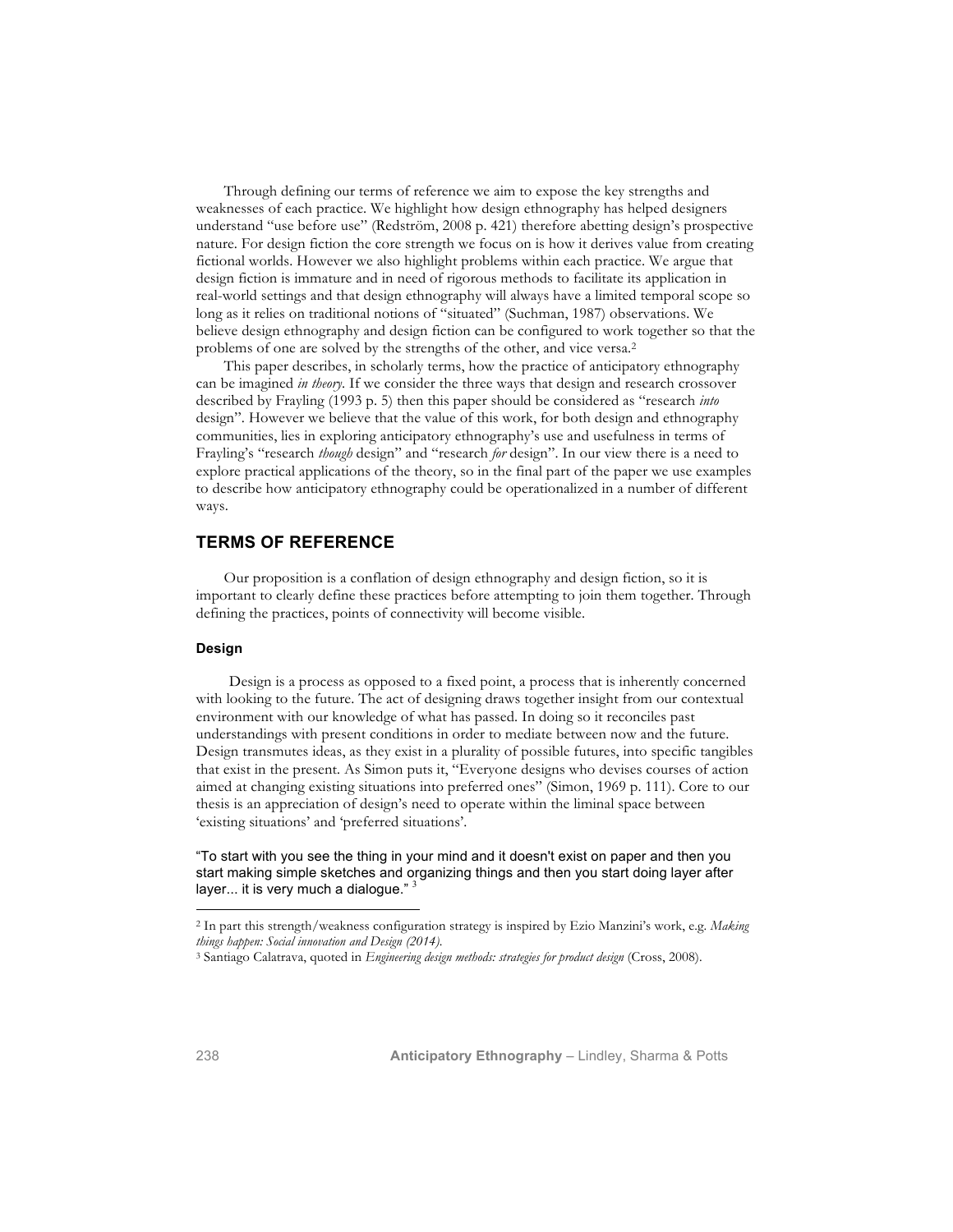Across the many different facets of the design discipline there are many different approaches, each with particular properties, strengths and weaknesses. These approaches are suited to the context in which they operate. Across this spread of approaches there is an equally diverse menagerie of tools employed by designers to understand and bridge the gap between what exists and what is preferable. Design fiction and design ethnography are two of the tools readily available to designers, each with their own quirks and nuances.

#### **Design Ethnography**

Born in the anthropological household, ethnographic practice has been shaped by its engagement with the design family. Since ethnography's inception, as seen in Malinowski's work, the practice has come to be associated with research activities where the intent is to provide a comprehensive and rich account of everyday life and practices, often with the intent of uncovering *actionable* insights (Segelström and Holmlid, 2012).

However, ethnography's initial encounter with design was marred by "angst", documented in Salvador et al.'s commentary. The observation that, "people who could most benefit from our work in a corporate setting are also the most likely to question its relevance" (Salvador et al., 1999 p. 35-36) hints at the nature of this angst. The authors built a strong case for using ethnographic insights to aid design processes. The use of ethnographic practices in design has come to be known as *design* ethnography. According to van Dijk, design ethnography is firmly rooted in the design process itself, or "ethnographic qualitative research set within a design context" (2010 p. 1).

 Design ethnography needs to operate over shorter timescales than ethnography in social science research, as a result of the rapidity of design life cycles and commercial pressures. To this end it is a 'reconfiguration' of ethnography appropriate for design processes (Crabtree et al., 2012). Ethnography has demonstrated malleability and ductility in response to the hammering it received from the stress of industry and through the demanding relationship with design, and design ethnography continues to evolve, appropriating tools and techniques, adapting them for specific contexts (van Dijk, 2010).

*Design ethnography and 'the future' –* Design ethnography emphasizes the future (Aiken, 2012) and helps in designing 'use before use'. As a future-shaping endeavor, design per se frequently looks to design ethnography for assistance (Kelley, 2007, Crabtree et al., 2012, Forlano, 2013). Design ethnography though is not without criticism in this area. Dekker et al (2003) quoted by Crabtree et al (2012 p. 170) highlight the temporal limitations of ethnography, "The charge reads that design is all about the future... yet ethnography only focuses on how things are 'here and now' and in turn 'privileges the status quo'". Design ethnography's ability to transform situated observation into understanding of the near future, while also being hamstrung by its reliance on the present, is key to our formulation of anticipatory ethnography.

*The nature of 'situatedness' –* Design ethnography derives insights by observing 'situated' (Suchman, 1987) phenomena as they occur in the present (Segelström et al., 2009). Anderson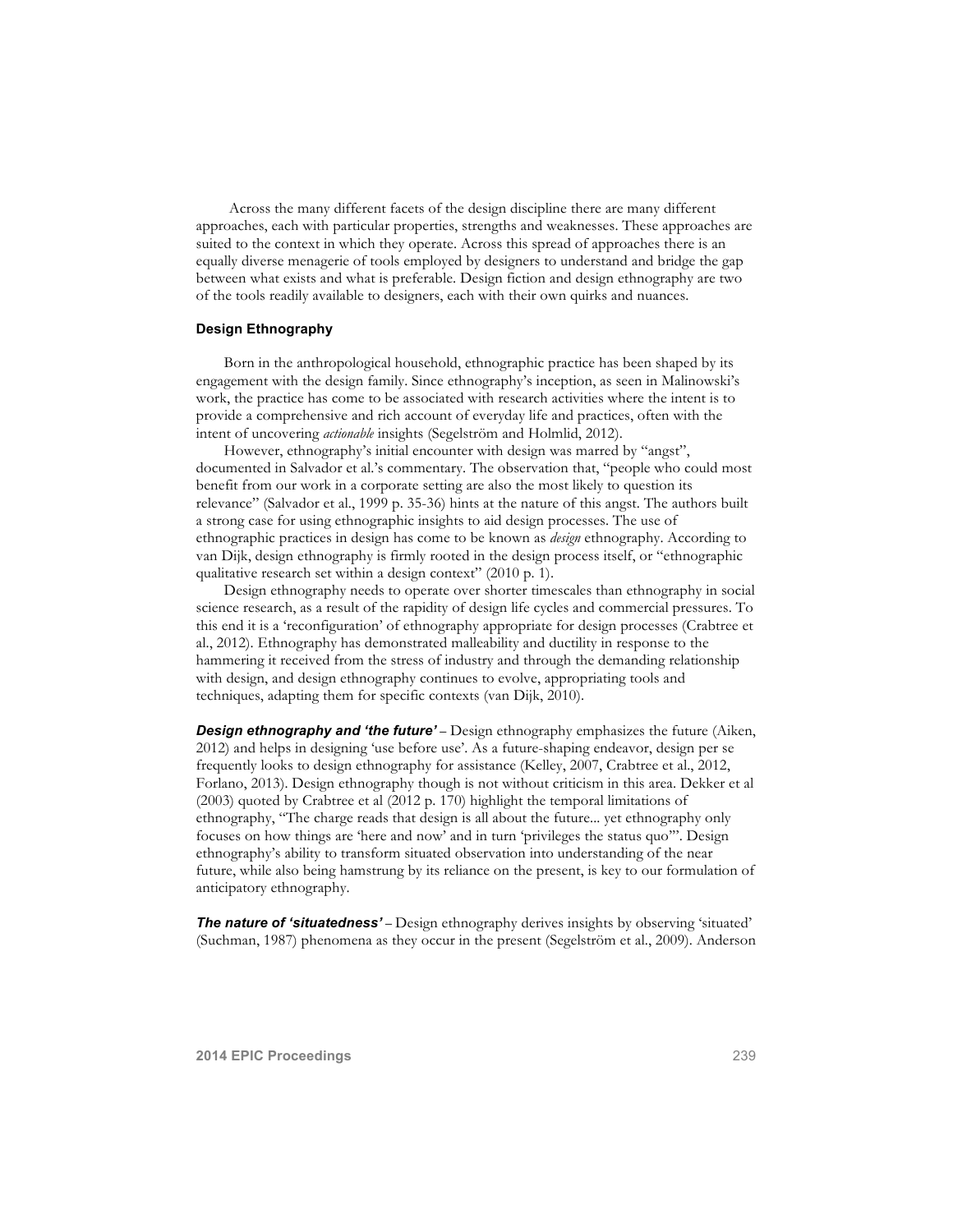points out that ethnography's "emphasis on importance of context for social action" is key (1997 p. 10). This thinking acknowledges the difference between our intentions, actions, and how we renegotiate, interrupt and disrupt plans through our mundane interactions and practices. Context is always a "major part of the study" (Parthasarathy, 2008), so ethnographers are always interested in "situatedness'' (Rohlfing et al., 2003).

## "Situated activity is not a kind of action… not merely a claim that context is important, but what constitutes the context... To be perceiving the world is to be acting in it… so that what I am perceiving and how I am moving co-determine each other". $4$

However, designers can find it difficult to use ethnographically informed "situated action models" to provide design-related conclusions (Nardi, 1996). To address this issue, designers have relied on ethnomethodological variants of ethnography in order to translate insights from situated activities into actionable design insights (Randall et al., 2001, White et al., 2004, Crabtree et al., 2012). Ethnomethodologically informed ethnography warrants legitimacy to the phenomena being observed such "that the description of the situated organization of that activity in its detail makes that real worldly activity mutually intelligible." (White et al., 2004 p. 114). Practically speaking, this lends a layer of believability to the insights that inform design choices because it draws on observations of mundane interaction. It factors in the emotional and practical dimensions of everyday activity, in doing so ethnomethodological approaches help to suspend designers' suspicions.

Design ethnography's ability to produce actionable insights, and the role those insights play in design processes, is of direct relevance to anticipatory ethnography. We contend that design ethnography produces insights that help designers understand the future, however it follows that those insights can only be applicable to relatively near futures so long as they're derived from observations of the present. The tie to the present is a function of design ethnography's inseparable relationship with *situated* observations.

## **Design Fiction**

Although all design flirts with the future, a group of design practices that we collectively refer to as 'speculative design' have a more explicit relationship with the future and are the product of a wider 'speculative turn' in the design world. <sup>5</sup> The various approaches united under the banner of speculative design include critical design, futurescaping, design futures and design fiction (Raford, 2012). *Traditional* design practices reflect Simon's (Simon, 1969) vision of design as a tool for getting from existing to preferred situations through incremental steps "up and to the right" (Bleecker, 2009). This traditional model of design invariably arrives at a *singular* 'preferable' outcome. Speculative design is distinct in that it strives to open up a discursive space that is underwritten by the

<sup>4</sup> Quotation from: Clancey J. N. 1993 p. 95. Situated action: A neuropsychological interpretation response to Vera and Simon. *Cognitive Science*, *17*(1), 87-116.

<sup>5</sup> Although somewhat intangible the 'speculative turn' is hinted at by the rise of speculative design (see Dunne & Raby's *Speculative Everything, 2013*) and referred to elsewhere by influential writers, e.g. http://www.wired.com/2011/12/design-fiction-digital-creativity-special-issue-on-design-fictions/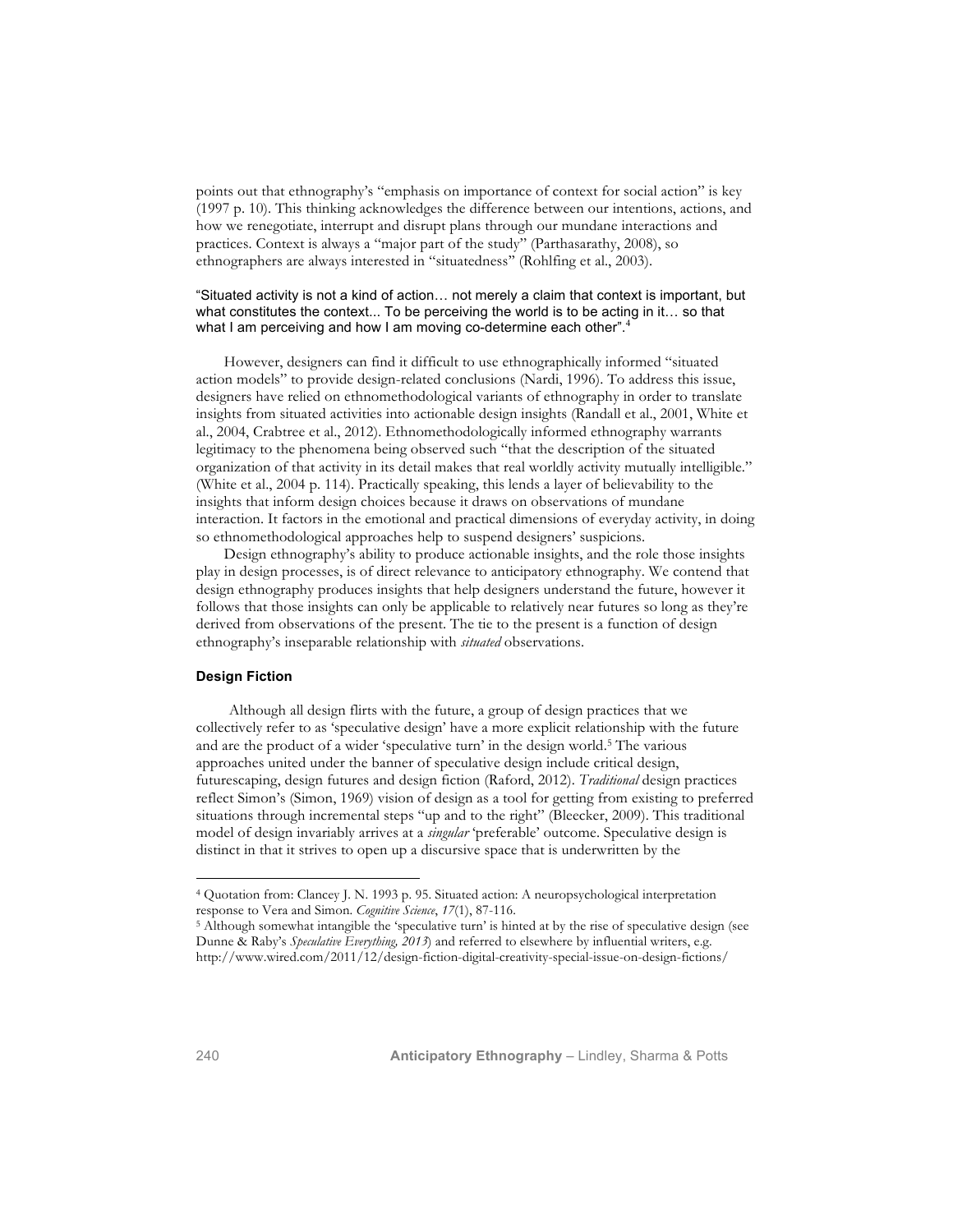unavoidable plurality of the future. As Dunne & Raby put it "the idea is not to show how things will be but to open up a space for discussion" (2013 p. 51).

Where Carlson's (2006) model sees design as a process constructed by both idea, and a resultant artifact, speculative design approaches are almost entirely focused on the *idea*, the plurality of the idea, and the associated connotations of that thinking. This is not to say that speculative design doesn't involve the making of things, as it does, however these artifacts are considered as provocations or stimuli rather than preferable outcomes in their own right.

The particular speculative design approach we're interested with is design fiction. Design fiction looks to achieve the goals of speculative design by designing *with* fiction. To be clear, the use of the word fiction does not refer to designs that are 'made up' or unreal (although they may be). Rather, design fiction refers to designing *with* stories, or within the world of a story. Creating a believable and relatable story world allows design fictions to first represent and then explore the nuances and 'mundanity' of future circumstances. A healthy design fiction 'situates' the viewer in a prospective future so they can envision it in a meaningful way.

**The 'diegetic prototype'** – Futurologist Bruce Sterling defines design fiction as "the intentional use of diegetic prototypes to suspend disbelief in the future" in an interview with *slate.com*6. We will unpack this definition in order to highlight what design fiction is and what its specific value proposition is.

First of all, let's consider prototyping. Prototyping is a key part of many design processes, often employed by designers as an 'internal stimulus' to a project. It is an incredibly powerful tool, allowing designers and design teams to understand how the product of their divergent, creative, or "designerly" ways of knowing (Cross, 2008) *might* manifest themselves in a finished product. Tom Kelley calls prototyping the "shorthand of design" (2001) allowing designers to 'play' with ideas before committing to one. If we refer back to our vision of design as an inherently forward-looking process, then one of the roles that the physical prototypes play is to allow us to go beyond mental models of the future. By prototyping, in the traditional sense, we can touch, feel, and interact with possible futures. In many ways prototypes allow designers to have 'situated' interactions with concepts.

But what is a *diegetic* prototype? As alluded to above, the fiction element of design fiction refers to stories, it is from this foundation in stories that the term diegesis comes into play. Diegesis is the 'world of the story'. Any story's diegesis is constructed from anything that exists within that particular story world. So, if the characters in the story can hear it, touch it, or see it, then it is likely to be diegetic. For example the orchestral scores added over the top of dramatic battle scenes in Saving Private Ryan are *non*-diegetic because the characters cannot hear the music. However, the men on the beaches, the crashing waves, the sounds of the guns; these are all diegetic. Anything that is diegetic may be considered 'real' in

<sup>6</sup> Quotation from

http://www.slate.com/blogs/future\_tense/2012/03/02/bruce\_sterling\_on\_design\_fictions\_.html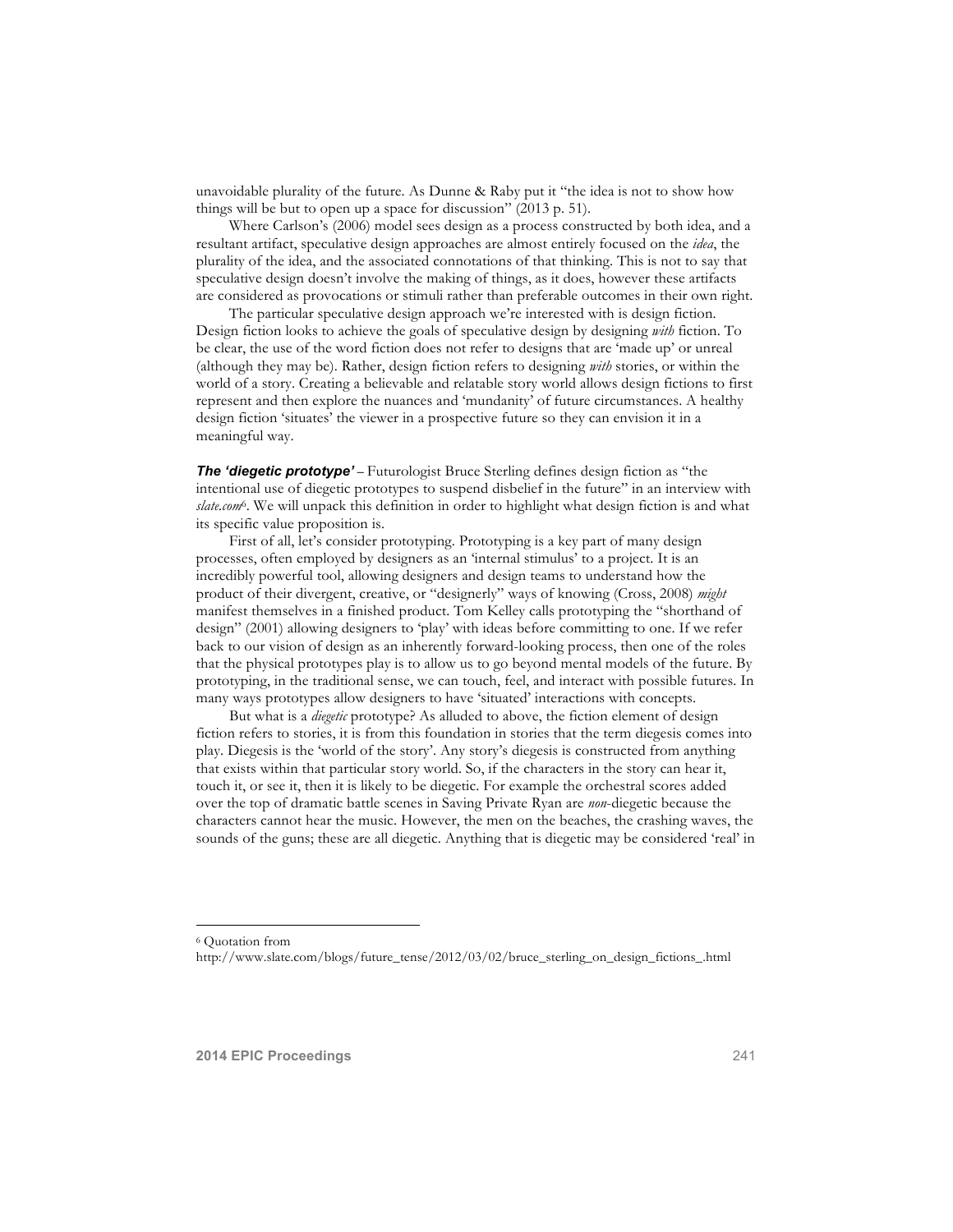terms of the world of the story and everything that is diegetic is *contextually consistent* with every other element of that diegesis7.

The concept of the 'diegetic prototype' then, is anything that is being prototyped within the diegesis of a story. Leveraging the value of prototyping, but doing so in a fictional world, diegetic prototypes don't need to exist in reality and must only be consistent with their own diegesis. As such virtually all design constraints are removed. One such constraint that is negated by using diegetic prototypes is that of time, hence why design fiction is particularly compelling for speculative design. Diegetic prototypes can transcend the time horizon of the present and begin to address McLuhan and Fiore's contention that we "attach ourselves to objects, to the flavor of the most recent past. We look at the present in the rear view mirror" (1967 p. 74-75). Using diegetic prototypes, packaged inside design fiction artifacts, we arrive at a compelling approach to design practice, free from temporal constraints.

Design fictions are usually manifested as films, which is not surprising when you trace the roots of diegetic prototyping and design fiction back to sci-fi film and television (Kirby, 2010). However, increasingly design fictions are moving beyond the medium of film.8 Nonfilmic approaches may well enrich design fiction's potential relevance to anticipatory ethnography, however that discussion is beyond the scope of this paper, and for the sake of simplicity we will continue with the assumption that these diegeses are the story worlds created inside film-based design fiction artifacts.

The diegetic prototype is not a new thing; traces of diegetic prototypes exist within DaVinci's inventions, in works of fiction from Jules Verne's *The Time Machine* to E.M Forster's *The Machine Stop*, right through to comic books like Stan Lee's *X-men* and television series' such as *Star Trek*. In almost any science fiction work some form of diegetic prototype exists. However it has taken the huge acceleration of change resultant from times of modernity to actually show us the persuasive character of diegetic prototypes to predict, and arguably shape, new sociotechnical directions. This process, at first delivered through science fiction novels, series and films is beginning to happen before our eyes, powered by the networked information age that we live in (Lanier, 2014).

Noting this fascinating phenomenon, David Kirby posited the value of using diegetic prototypes as a way of understanding and generating insights from fiction that can be applied directly to science: "Movies have provided many film-makers and scientists with the opportunity to create diegetic prototypes establishing the necessity, viability and minimization of risk associated with space travel" (2010 p. 65). Embracing Kirby's idea, the design fiction movement has taken it upon itself to do precisely that. Returning to Sterling's definition of design fiction, a central point is that designers are now using diegetic prototypes *intentionally*. Whereas in examples from literature, film and comics, diegetic prototyping occurs as a byproduct of the storytelling and entertainment endeavor, designers

<sup>7</sup> Film studies scholar Stephen DaVega's video, 'Diegetic Non-diegetic', gives a more in-depth discussion of diegesis https://www.youtube.com/watch?v=juVb1SDHWrk

<sup>8</sup> For example: Superflux's 5th Dimensional Camera (http://www.superflux.in/work/5th-dimensionalcamera), Winning Formula (http://winningformula.nearfuturelaboratory.com/) and an interview with Nicholas Nova (http://savageminds.org/2014/02/14/anthropology-design-nicolas-nova/).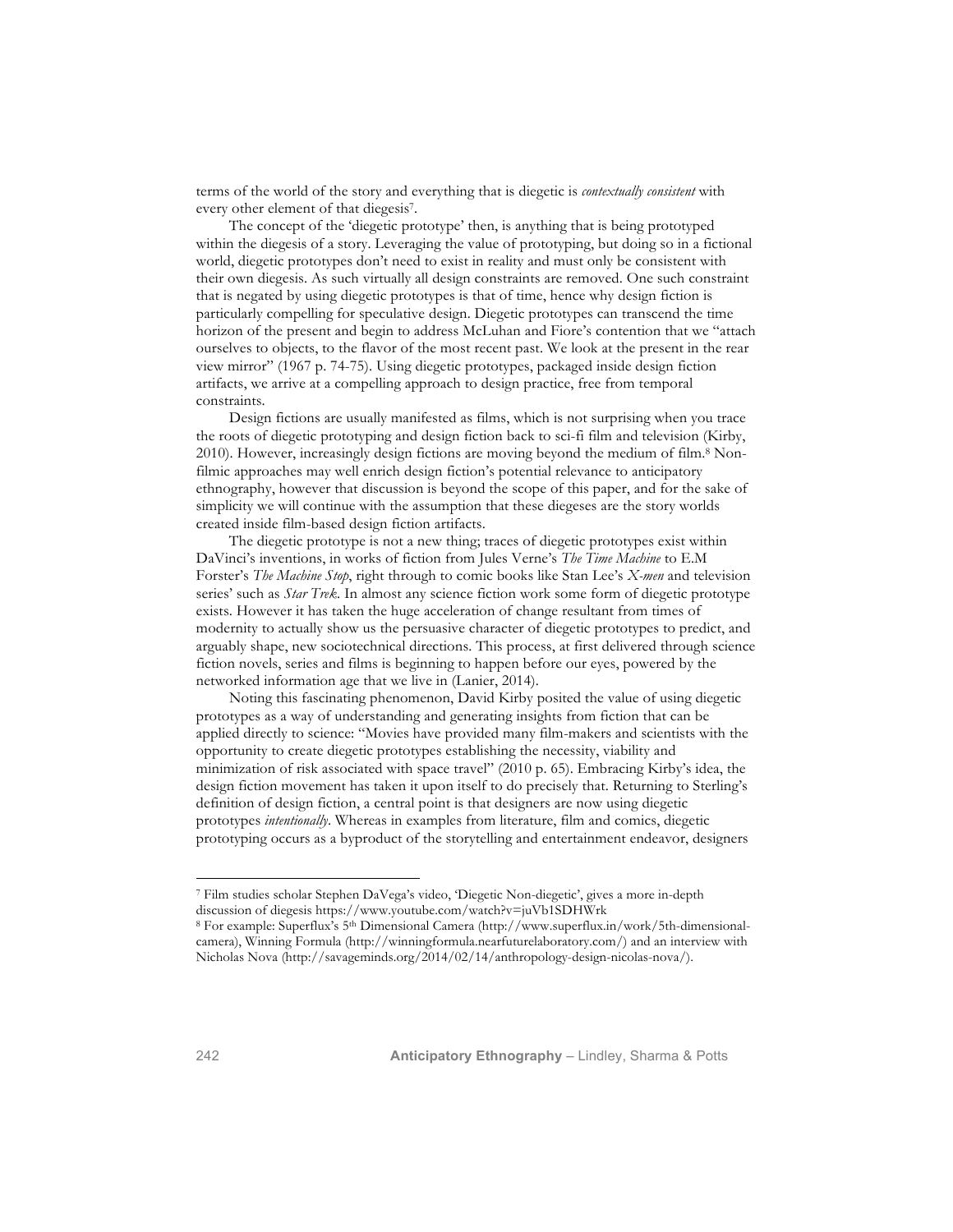and practitioners of design fiction now are mobilizing diegetic prototypes intentionally for the purposes of informing design processes and projects.

Although the phenomenon that is diegetic prototyping has many exemplars in science fiction, which appear to demonstrate its value, simply applying it to design problems is not straightforward. Julian Bleecker recently commented, almost exactly four years after his influential essay on the subject, that "I don't think we've figured it out" and "studying it, understanding it and trying to devise some of the principles - of what we're calling design fiction - is what we're trying to do" (2013). This raises the question, if design fiction is a tool to explore the future then it is a means, but to what end? Design fiction needs theories and methods from which designers can operationalize the powerful phenomenon of diegetic prototyping so the resulting insights can become part of real world design challenges. This paper paves the way for one such method.

## **JOINING THE DOTS**

So far we have introduced the constructs that are necessary in order to theoretically build the practice we're calling anticipatory ethnography. In this section we will explicitly describe how the relevant properties of the two constructs (properties that we refer to as 'dots') may be joined together (as with 'join the dots' picture books) thus allowing the full 'outline' of anticipatory ethnography to emerge. Our dots come under three headings, explained below.

## **Temporal Constraint**

We have posited that all design processes attempt to move from existing situations to preferred situations. Design fictions are interested in the preferable too, but by virtue of the diegetic prototype are temporally disinhibited when compared to traditional design. This quality is one pillar supporting our vision of anticipatory ethnography.

Design ethnography's primary goal is to explore the present with a view to producing actionable insights that will inform the near future. Although not a clear-cut debate, our position is that the further into the future insights derived ethnographically try to look, the weaker the 'signals from the present' will be. In other words if a design team attempts to understand the 'preferability' of futures based upon observations of now, there is a limit as to how far design ethnography can look: design ethnography is temporally constrained.

Our contention is that these two facets of each practice can be configured to work together. So if we accept that design ethnography is temporally constrained, and then align that position with the understanding that design fiction is not, then it would appear logical to assume that design fiction may well be a viable means of temporally unbinding design ethnography. Conversely, if such a formulation were possible it would simultaneously serve design fiction's need for firmer methods and modes of analysis.

## **Suspending Disbelief**

Design fiction uses diegesis, in the words of Bruce Sterling, to "suspend disbelief in the future". The implication of this phrase is that the diegesis of any particular design fiction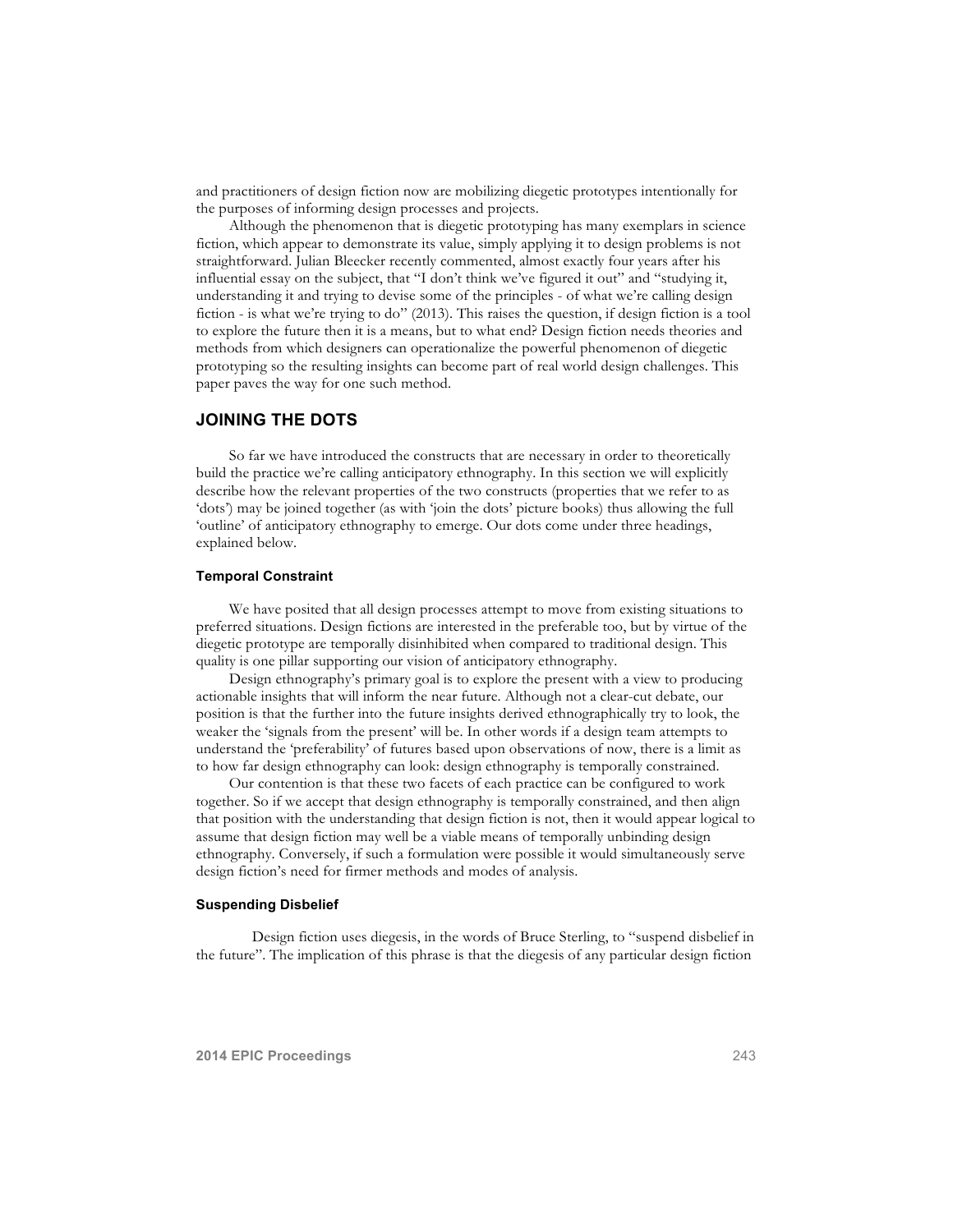should describe the future in believable terms i.e., in terms that are suitably mundane as to allow the audience to become 'situated' in the diegetic reality of the design fiction. In this way, diegesis serves to 'situate via proxy'.

The related design ethnography dot is contained within the concept of situatedness. The way in which we interpret and understand the world isn't just about activity, it isn't just about context, but it is an amalgam built from both together (Clancey, 1993). As applied to design problems this can be seen as ethnographic insights becoming more *believable* when backed up by context. This allows insights to become 'mutually intelligible' to both ethnographers and designers, thus suspending the disbelief of the design team.

We posit that the use of diegesis and situated observations both add value by providing a means to suspend disbelief. The *difference* is that design fiction does it in the future based upon fictional scenarios, whereas design ethnography does so based upon observations of the present. Although there is this temporal contrast, in most other ways we believe the concepts are interchangeable.

It would be fair to say that design ethnography's relationship with situatedness, is in effect, the act of studying the 'diegesis of reality'. In other words a conflation of context, process, and action that come together to form a believable story. We therefore believe that both design fiction and design ethnography derive their value in the same way.

## **Insightful Dialogue with the Future**

We argue that the insights produced by design ethnographies are in *isolation* not immediately useful entities. Instead, it's through a dialogue *about* these insights that true meaning emerges, which can then be 'actioned' by designers. Because design ethnography is a relatively established field, it has developed methods to not only use situated observations to produce actionable insights, but also to facilitate interactions between designers and researchers about those insights. These interactions exist within a 'discursive space' from within which a meaningful dialogue about a near future can be had. The nature of this discursive space is akin to the properties of design fiction artifacts.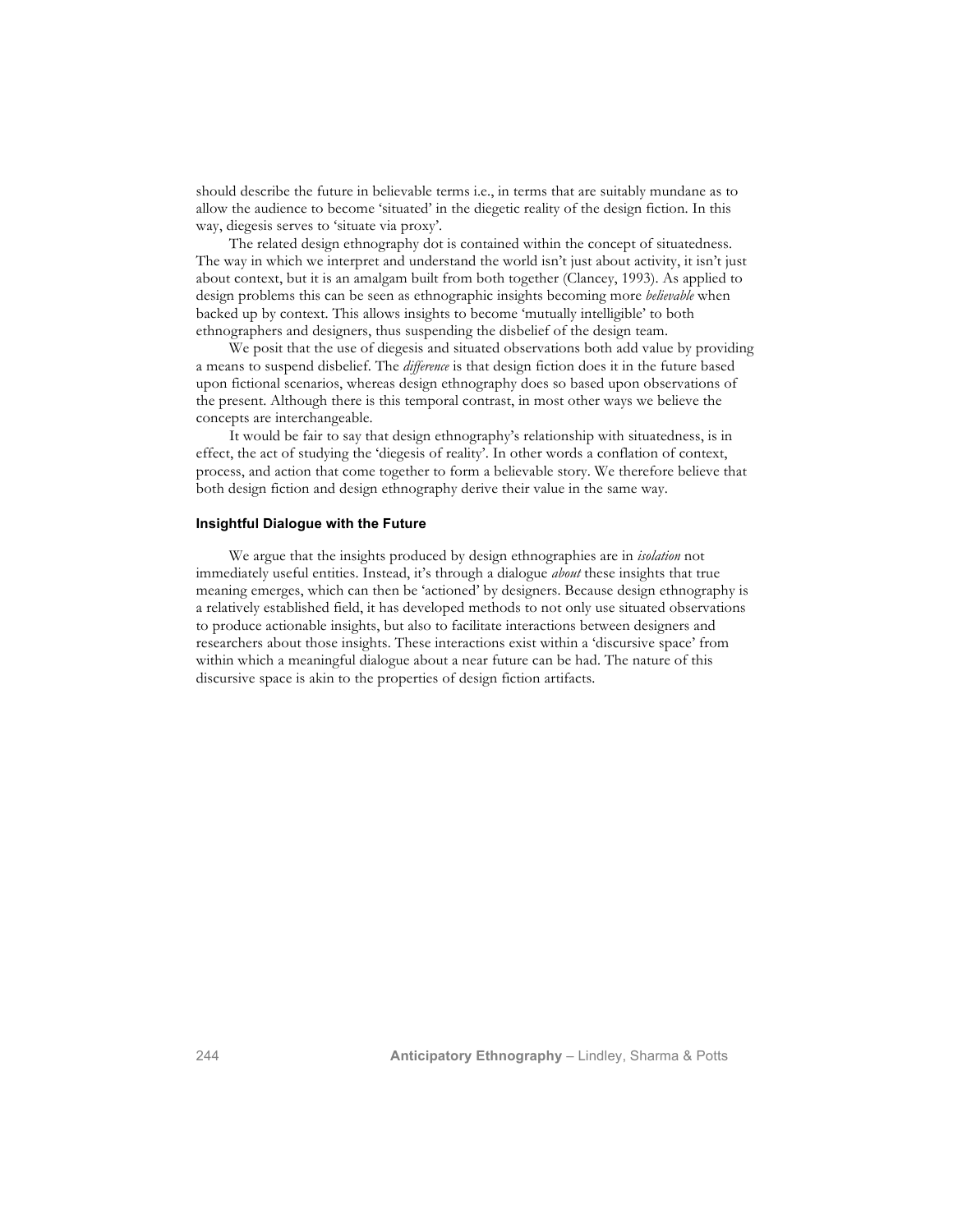

*The diagram shows how anticipatory ethnography allows an actuation of the 'band of preferability' that sits atop the spectrum of possible futures, thus facilitating insightful dialogue about the future. This diagram is adapted from Stuart Candy's Cone of Possibility Space (2010) and Dunne & Raby's PPPP (Speculative Everything, 2013 p. 5).*

To reiterate our position on speculative design and design fiction: these practices do not endeavor to didactically indicate singular visions of the future, but rather to forge an environment conducive to conversations. These conversations are intentionally questioning and ultimately want to arrive at new questions which in their own right will help to understand where preferable outcomes sit on a spectrum of probable, plausible, or possible futures. So as with design ethnography the underlying value of design fiction is the insightful dialogue about the future, and that dialogue is an emergent property of the discursive space.

## **In Summary**

It is by defining this parity between these various properties of design fiction and design ethnography that we believe creates the theoretical space to intellectually envision anticipatory ethnography.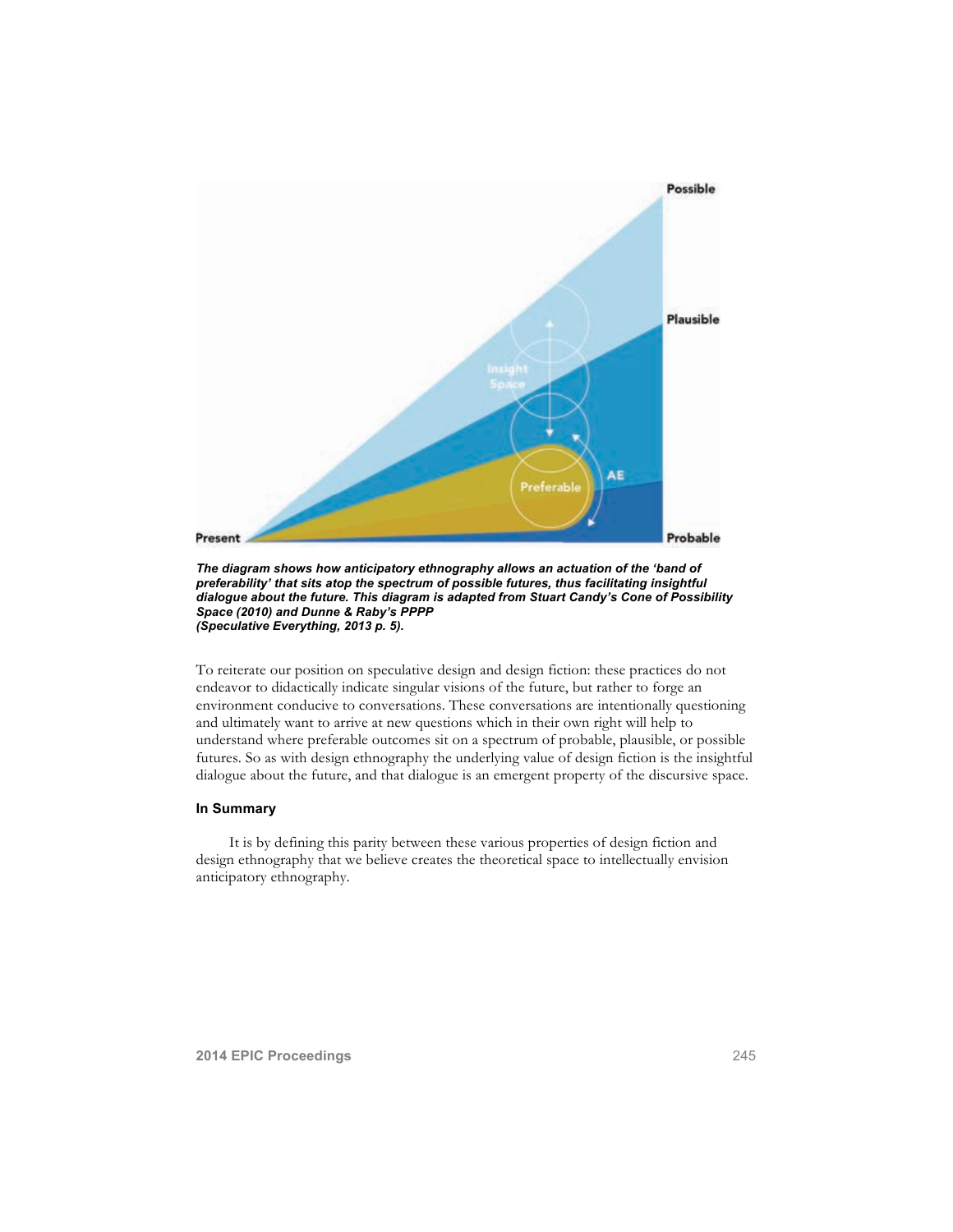|                           | <b>Design Ethnography</b> | <b>Design Fiction</b> | <b>Anticipatory Ethnography</b> |
|---------------------------|---------------------------|-----------------------|---------------------------------|
| <b>Temporal Dimension</b> | Based on the present      | Unrestrained          | Inherited from design fiction   |
| <b>Source of Context</b>  | <b>Situatedness</b>       | <b>Diegesis</b>       | Diegetically situated           |
| <b>Ouputs</b>             | Actionable insights       | Discursive space      | Insight space                   |
| <b>Methods</b>            | Well developed            | Nascent               | Proposed                        |

## *Summary of the joined properties alongside the corresponding emergent properties of anticipatory ethnography.*

# **COLORING BETWEEN THE DOTS**

Having explored various theoretical frames for why anticipatory ethnography is a theoretically viable practice, here we explore some practical ways of enacting the theory. At this stage we cannot make an incisive argument for the 'best' way of conducting anticipatory ethnographies. Empirical work is certainly needed to address questions such as at what stage of design processes should anticipatory ethnography take place, and how to configure the idea for different design contexts? Rather than suggest we 'know' how to proceed we've tried to paint a picture of a fertile landscape that is ripe for development and here we present examples to clarify the potential of that landscape, beginning to make it tangible. These 'modes' of doing anticipatory ethnography may be used as blueprints for further exploration and as seed ideas for those looking to expand upon or test the concept.

## **Examples of Anticipatory Ethnography in Action**

We suggest looking at design fiction prototypes as a painting (in harmony with our 'joining the dots' metaphor). There are three parts to this metaphorical painting, corresponding to three approaches to anticipatory ethnography:

- Studying the *process* of creating a design fiction (ethnography of the paint, brushes, and making of a painting).
- Studying how an *audience* interacts with or perceives a design fiction (ethnography of people viewing the painting).
- Studying the *content* of a design fiction (ethnography of the painting itself).

We have equated the 2013 film "Her" directed by Spike Jonze, to a design fiction for the sake of our examples. A Hollywood movie, sitting within the sci-fi, drama and romance genres, *Her* also exhibits properties that qualify it as a design fiction: emphasis on the future and an affecting diegesis together give the film the potential to suspend disbelief. We acknowledge that the amount of resources dedicated to making *Her* (a budget in excess of \$20m, for instance) are not readily available to the majority of design projects, however this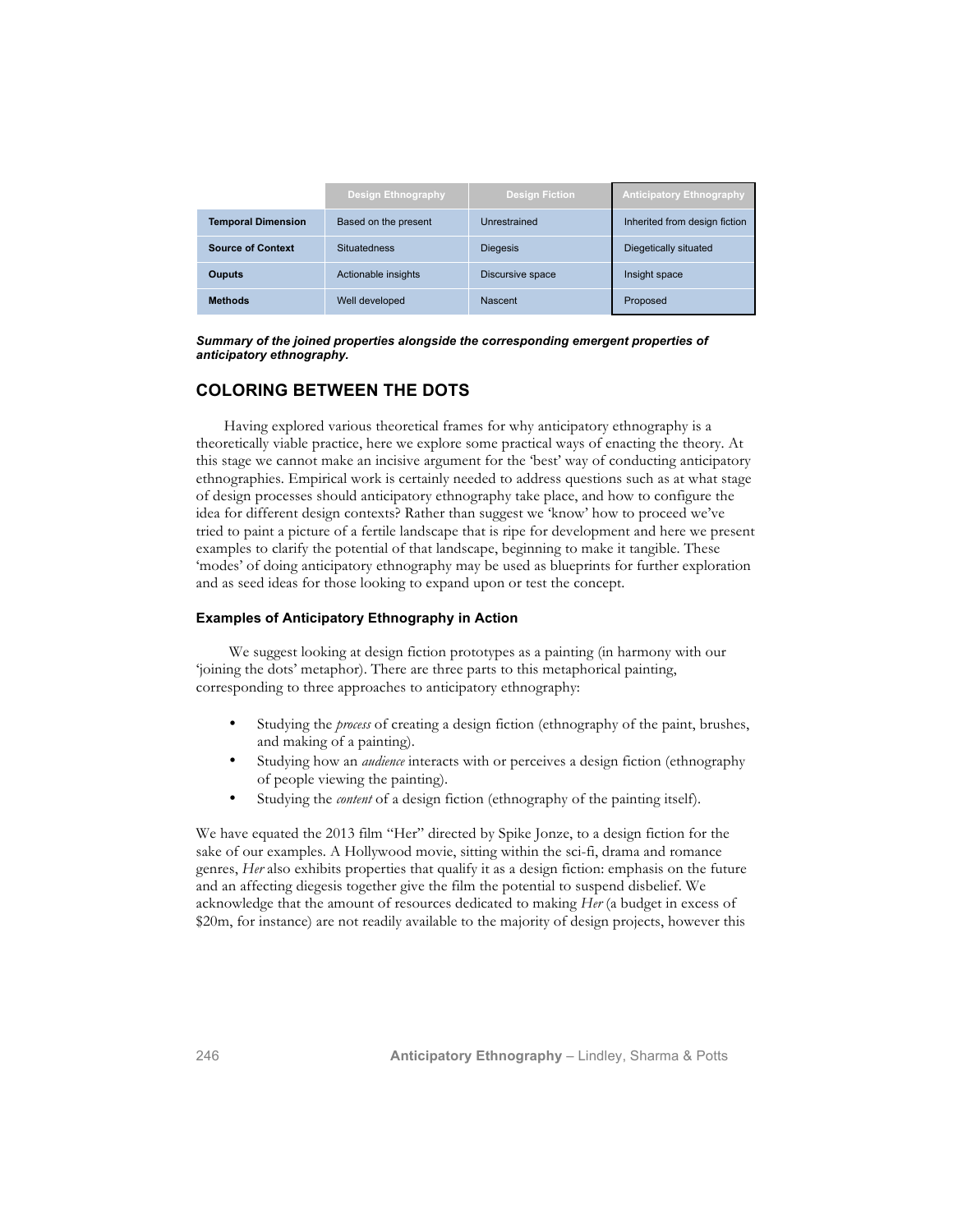doesn't preclude the film from being an efficient vehicle to articulate how anticipatory ethnography may be enacted<sup>9</sup>.

## **Studying the Process of Creating a Design Fiction**

In terms of our metaphor we describe this mode as doing an 'ethnography of the paint, brushes, and making of the painting'. In practical terms we suggest employing elements of design ethnography's toolkit and applying them to a study of the creative team behind design fiction productions. Writers, directors and actors can become very close to projects. Can this proximity allow them to become 'situated in the diegesis'?

Spike Jonze purportedly realized while producing the film that "[Her] isn't a movie about technology. It's a movie about people" (Vanhemert, 2014), hinting at Jonze's 'interior' relationship with the diegesis of the film. In another interview about the film Jonze says "When something felt weird, when Joaquin was uncomfortable with something, I knew it meant there was some place I had cheated or hadn't thought through or hadn't gone deep enough. His flinch is always worth listening to." (Harris, 2013). The second observation indicates that the actor (Joaquin) was so 'situated' within the diegesis that the director used the actor's insight to sense-check his production decisions. Together these sentiments suggest that the *process* of making a design fiction may be a suitable site for anticipatory ethnography.

## **Studying How an Audience Interacts With or Perceives a Design Fiction**

In this mode of anticipatory ethnography we suggest employing the concepts of audience ethnography (La Pastina, 2005) or in terms of our metaphor 'an ethnography of the people viewing the painting'. Two possible approaches are by using the 'afterglow' <sup>10</sup> or through more structured techniques such as diary studies, generating scenarios, task-focused scenarios or accompanied viewing with audience members (Quirk et al., 2009).

We want to highlight that the audience can be considered situated via proxy, within the story world of a design fiction. This supposition pivots around the strength of the diegesis; it must be believable and relatable to the individual realities of the audience. Referring back to *Her*, the production team went to considerable lengths to make the fictional future depicted in the film appear familiar, even mundane. The team strived to make the technological parts of the film's diegesis easy to follow and not intrusive. In the words of the production designer this served to "undesign the design" (Vanhemert, 2014), or said differently to allow an effortless suspension of disbelief. This 'undesign', if done well, situates the audience vicariously within the world of the film. Assuming the audience is situated in this way, we can infer that they also harbor the knowledge necessary to glean ethnographic insights from them.

<sup>9</sup> Wired's article, *Why Her Will Dominate UI Design Even More Than Minority Report* 

<sup>(</sup>http://www.wired.com/2014/01/will-influential-ui-design-minority-report/) hints at Her's design fiction qualities.

<sup>10</sup> Here we refer to observations of audiences immediately after they've engaged with a design fiction artifact.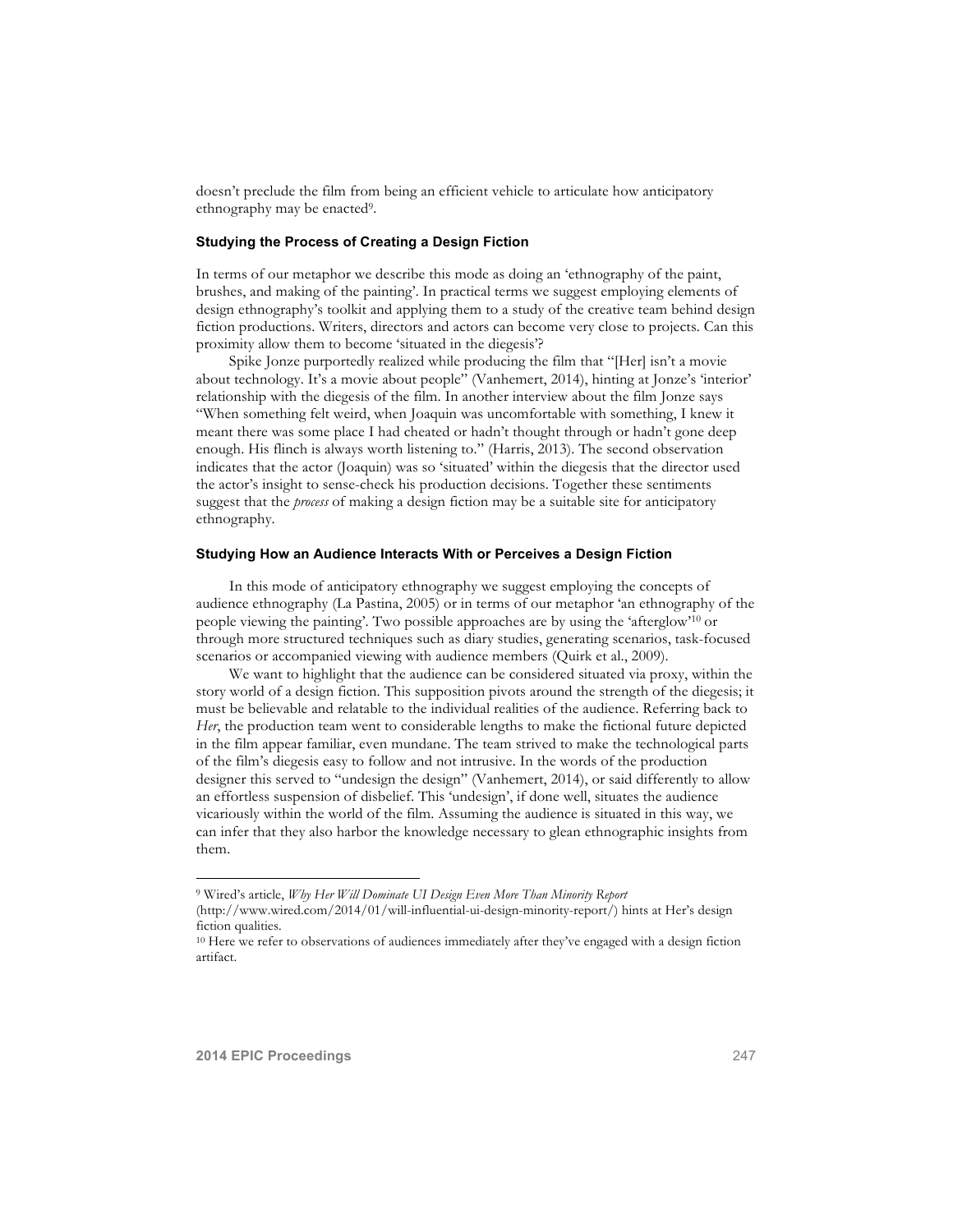## **Studying the content of a design fiction**

This final mode of anticipatory ethnography we believe to be the most attractive both theoretically and practically speaking. In terms of our metaphorical view of anticipatory ethnography this can be considered an 'ethnography of the painting itself'. Where our first two modes require working with either the production team behind a design fiction film or the audience interacting with a design fiction film, in this approach the ethnographer *directly* engages with the artifact. This mode could be conducted on any design fiction artifact, whether the researcher was involved with its production or not.

Very simply put the idea is to immerse oneself in a design fiction with a design ethnography 'hat' on and gathering field notes that pertain to the content of the film. This hinges on the ability of the diegesis to conjure the effect of situatedness by in order for this mode to work properly. However in contrast to the other modes, allowing the ethnographer to *directly* engage with the diegesis makes the proposition less challenging.

Film reviews of *Her* exemplify the richness of the film's story and appear to contain insights that we frame as being 'sub-ethnographic'. For instance, in his analysis Scott Myers "goes into the movie" (2014) and provides a glimpse of his raw observations that bear an uncanny resemblance to an ethnographer's notes. Jason Farago has gone *beyond* raw observation and towards insights, "You can ask, too, about the value of Theodore's love for Samantha… not only as legitimate but as morally improving" (2013). In this mode the ethnographer becomes immersed in the design fiction such that they are 'diegetically situated' and the methods of design ethnography become immediately relevant.

#### **Reflections on the Finished Painting**

These examples allow us to reveal how the theoretical relationship between design ethnography and design fiction introduced in our 'joining the dots' section can be brought out of theory toward practical applications, thus we hope to build confidence in the proposition. The crosscutting principles of these examples is how design ethnography's reliance on rich context (Geertz, 1994) is comparable to design fiction's reliance on diegesis. It follows that anticipatory ethnography, therefore, relies on diegesis. Beyond reliance it is also true that a design fiction can only really be considered a suitable site for anticipatory ethnography if its diegesis is a truly affecting one.

Our objective in framing anticipatory ethnography in this way (to define our terms of reference, then to explain how the 'dots' can be joined, and finally how to color the space between these dots) is to leave the reader inspired by the concept alone, but also to provide some clarity around how it may be done in practice.

## **CONCLUDING REMARKS**

In this paper we have discussed how design ethnography and design fiction are tools to aid and abet design processes. By reviewing these practices, we have established that they have common goals and furthermore there are some similarities in the ways that they work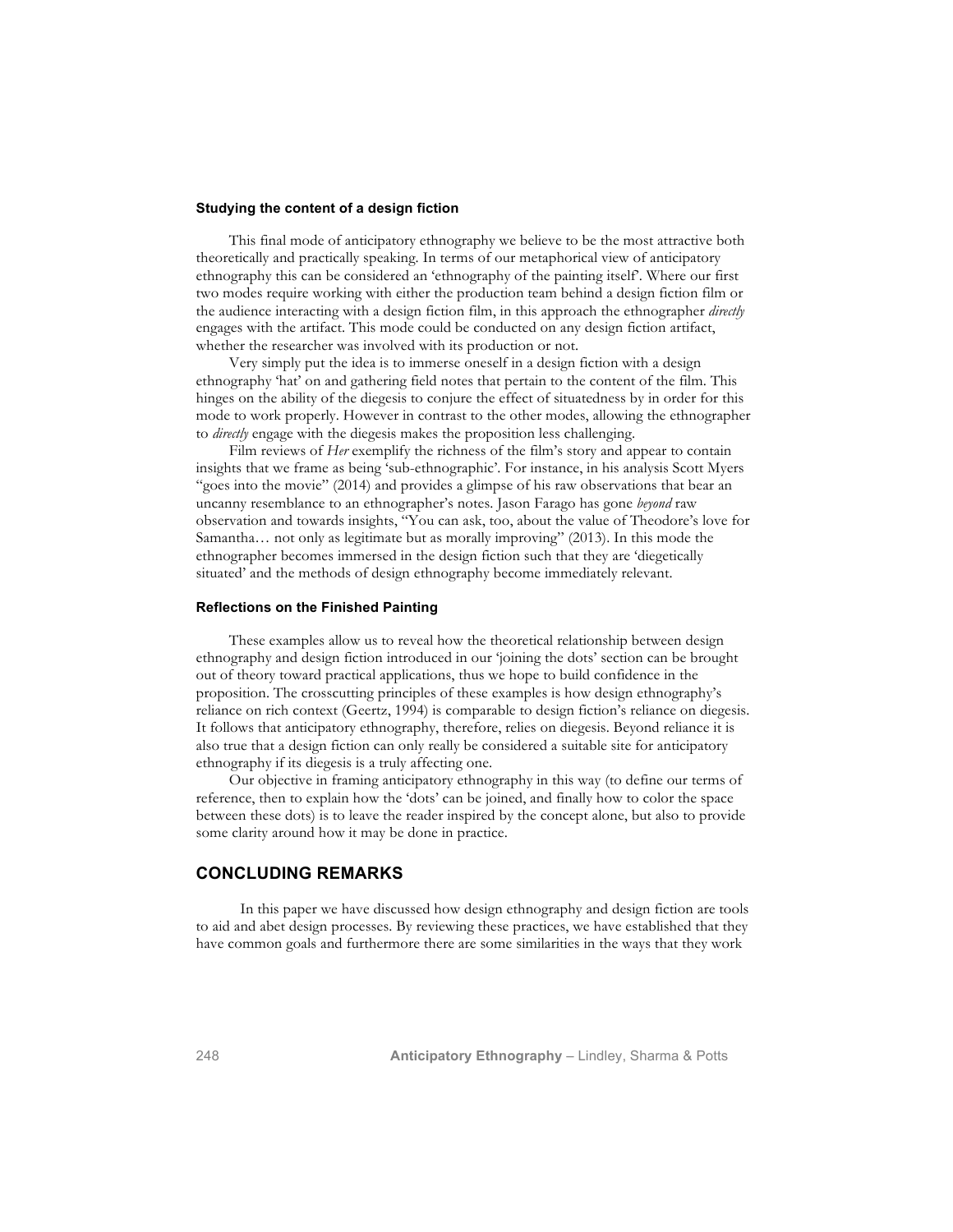toward these goals. We hypothesize that these similar properties can be linked in a way that is mutually beneficial to both endeavors. Once these properties are connected, anticipatory ethnography emerges as a nascent practice.

Anticipatory ethnography addresses design fiction's need for methods, capitalizing on design ethnography's richer methodological history. Building on an ability to adapt and reconfigure itself there are benefits for design ethnography too. By subverting traditional notions of situated observation design ethnography achieves a new temporal liberty.

In light of the pace of change in the 21st century, along with the increasingly vivid notions of 'future shock' and 'wicked problems'11, we feel that new ways of understanding and preempting the future are more starkly compelling than ever before. The vastness of the problem space that we're concerned with requires a suitably bold response, by presenting our position on anticipatory ethnography we have taken steps towards such a response.

In order to see the vision become a reality further research is needed. We call upon the design fiction and design ethnography communities to come together in order to develop these ideas, extend the concept, and demonstrate the merits, shortcomings, relevance and scope of this work, through empirical investigations.

**Joseph Lindley** is a PhD researcher at the HighWire Centre for Doctoral Training at Lancaster University (UK). He has a range of professional experience working as a technologist, artist, musician and photographer. His current research is in the field of speculative design and design fiction. joseph.lindley@gmail.com

**Dhruv Sharma** is a PhD researcher at the HighWire Centre for Doctoral Training at Lancaster University (UK). He is an anthropologist and a design ethnographer with design research experience in the industry as well as academia. dhruvsharma101@gmail.com

**Robert Potts** is a HighWire PhD at Lancaster University. Trained in visual communication, he teaches and researches design. As a creative director, he consults on design projects and makes innovative films. His research uses narrative to explore collaboration across boundaries in creative and critical environments. r.potts@lancaster.ac.uk

# **NOTES**

Acknowledgments – This work was produced at the HighWire Centre for Doctoral Training, funded under the RCUK Digital Economy Programme (Grant Reference EP/G037582/1).

## **REFERENCES CITED**

Aiken, J. O.

<sup>11</sup> *Future Shock* is a book by Alvin Toffler (1970) discussing the effects of rapid change on societies and individuals. The concept of the 'wicked' problem describes interlinked, contradictory, and shifting requirements (see http://en.wikipedia.org/wiki/Wicked\_problem).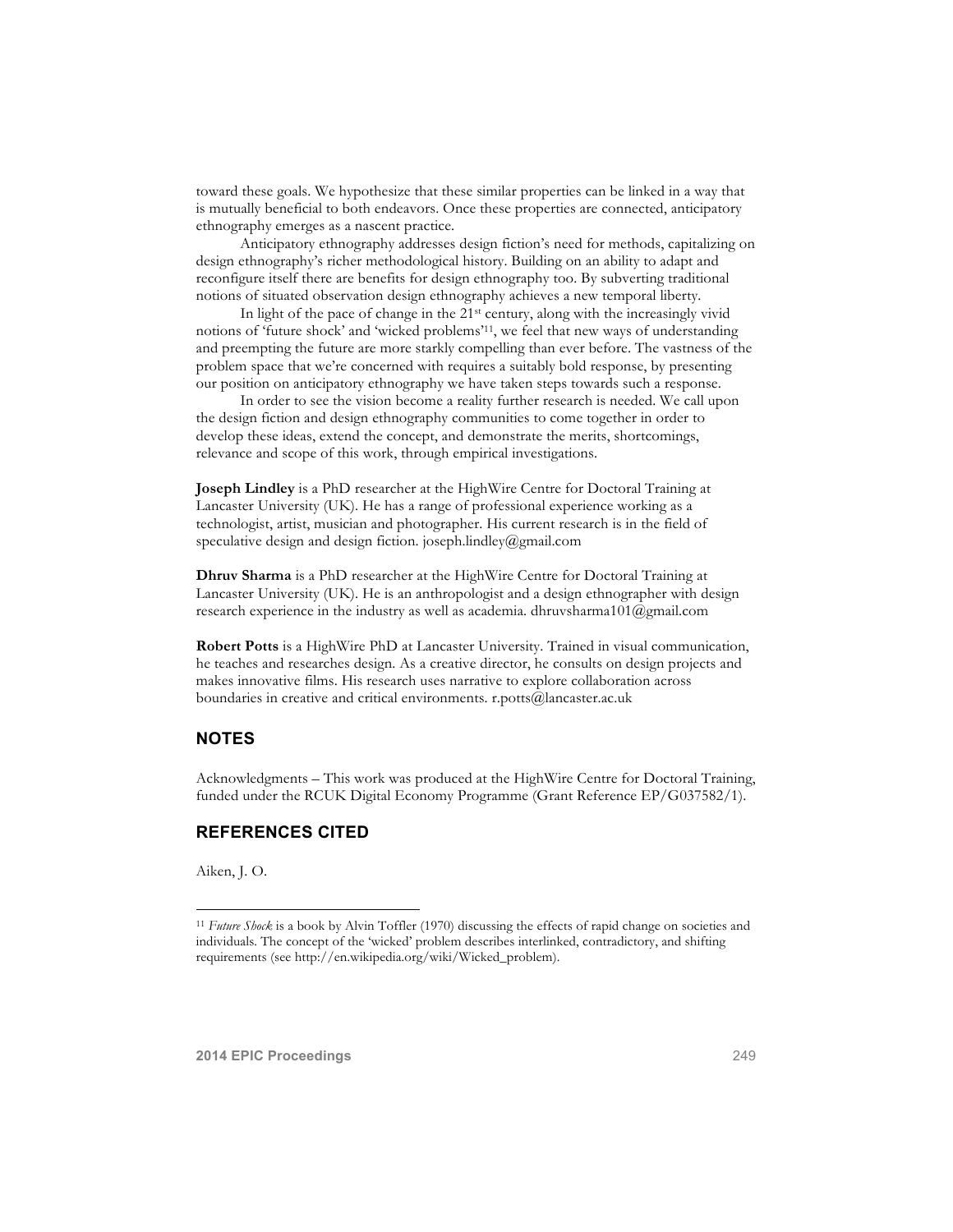2012 Integrating Organizational and Design Perspectives to Address Challenges of Renewal: A case study of NASA's post‐shuttle workforce transition. *Ethnographic Praxis in Industry Conference Proceedings.* Wiley Online Library.

#### Anderson, Bob

1997 *Work, Ethnography and System Design,* Cambridge, Rank Xerox Research Centre.

## Bleecker, Julian

2009 Design Fiction: A short essay on design, science, fact and fiction. *Near Future Laboratory.*

#### Bleecker, Julian

2013 *A Design Fiction Evening with the Near Future Laboratory (Timecode 1:11:34)* [Online]. Available: http://vimeo.com/84826827 [Accessed 11 August 2014].

#### Carlson, David

2006 *Design (in) the future* [Online]. Available: http://davidreport.com/the-report/issue-3- 2006-design-in-the-futu/ [Accessed 10 June 2014].

#### Clancey, William J.

1993 Situated action: A neuropsychological interpretation response to Vera and Simon. *Cognitive Science,* 17**,** 87-116.

#### Crabtree, Andrew, Rouncefield, Mark, et al.

2012 *Doing Design Ethnography,* London, Springer-Verlag.

#### Cross, Nigel

- 2008 *Engineering design methods: strategies for product design*, John Wiley & Sons.
- Dekker, Sidney W. A., Nyce, James M., et al.
- 2003 From contextual inquiry to designable futures: What do we need to get there? *Intelligent Systems, IEEE,* 18**,** 74-77.

#### Dunne, Anthony & Raby, Fiona

2013 *Speculative Everything: Design, Fiction, and Social Dreaming*, MIT Press.

## Farago, Jason

2013 *'Her' is the Scariest Movie of 2013* [Online]. Available: http://www.newrepublic.com/article/116063/spike-jonzes-her-scariest-movie-2013 [Accessed 11 August 2014].

## Forlano, Laura

2013 *Ethnographies from the Future: What can ethnographers learn from science fiction and speculative design?* [Online]. Available: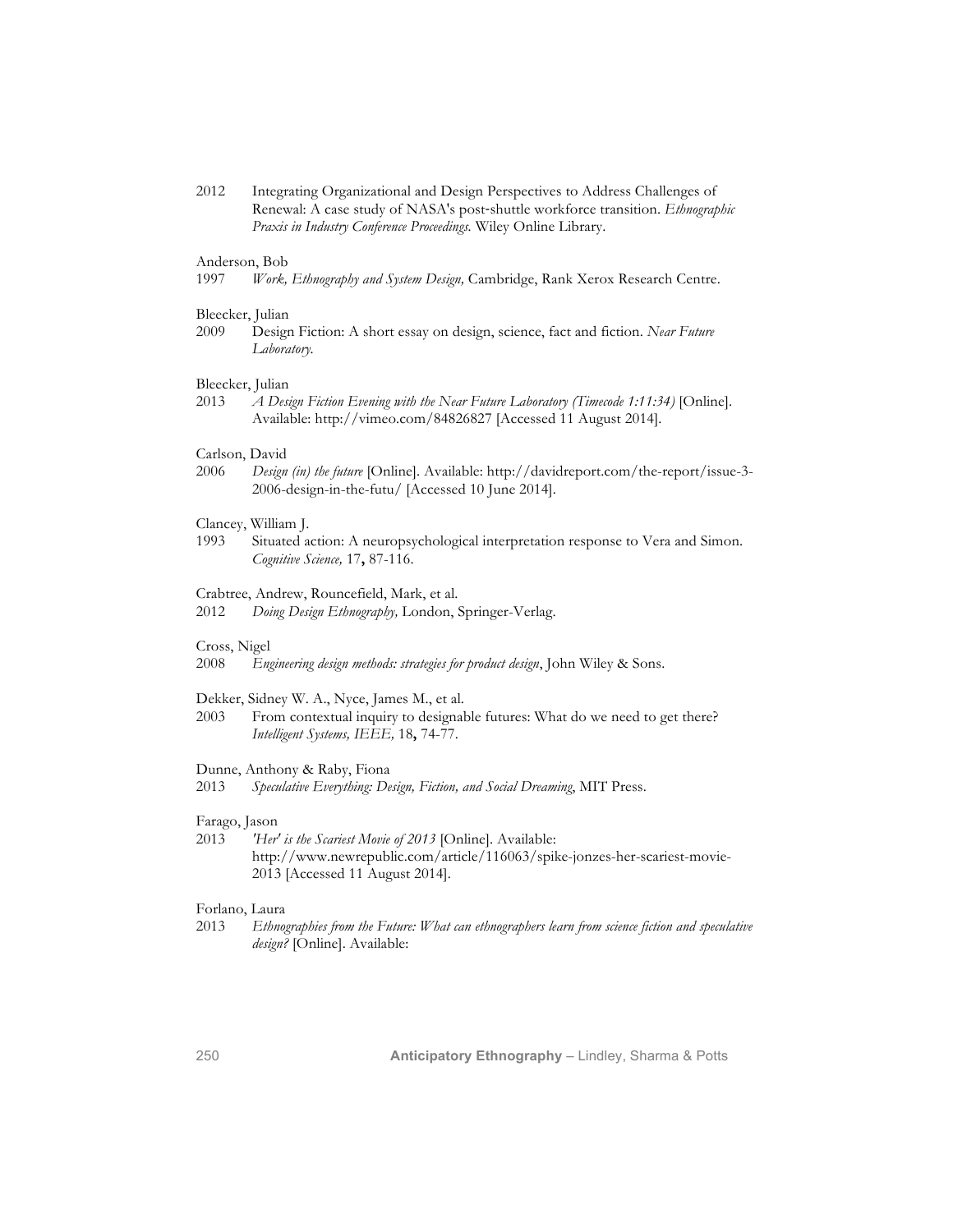http://ethnographymatters.net/blog/2013/09/26/ethnographies-from-the-futurewhat-can-ethnographers-learn-from-science-fiction-and-speculative-design/ [Accessed 13 March 2014].

## Geertz, Clifford

1994 Thick description: Toward an interpretive theory of culture. *Readings in the philosophy of social science***,** 213-231.

## Harris, Mark

2013 *Him and Her: How Spike Jonze Made the Weirdest, Most Timely Romance of the Year*  [Online]. Available: http://www.vulture.com/2013/10/spike-jonze-on-makingher.html [Accessed 11 August 2014].

## Kelley, Tom

2007 *The art of innovation: lessons in creativity from IDEO, America's leading design firm*, Random House LLC.

## Kelly, Tom

2001 Prototyping is the Shorthand of Design. *Design Management Journal,* 12**,** 1-9.

## Kirby, David

2010 The Future is Now Diegetic Prototypes and the Role of Popular Films in Generating Real-world Technological Development. *Social Studies of Science,* 40**,** 41- 70.

La Pastina, Antonio C

2005 Audience Ethnographies. *Media anthropology***,** 139.

## Lanier, Jaron

2014 *Who owns the future?*, Simon and Schuster.

## McLuhan, Marshall & Fiore, Quentin

1967 *The medium is the massage: An inventory of effects*, Penguin.

## Myers, Scott

2014 *Movie Analysis: "Her"* [Online]. Available: http://gointothestory.blcklst.com/2014/01/movie-analysis-her.html [Accessed 11 August 2014].

## Nardi, Bonnie A.

1996 Studying context: A comparison of activity theory, situated action models, and distributed cognition. *Context and consciousness: Activity theory and human-computer interaction***,** 69-102.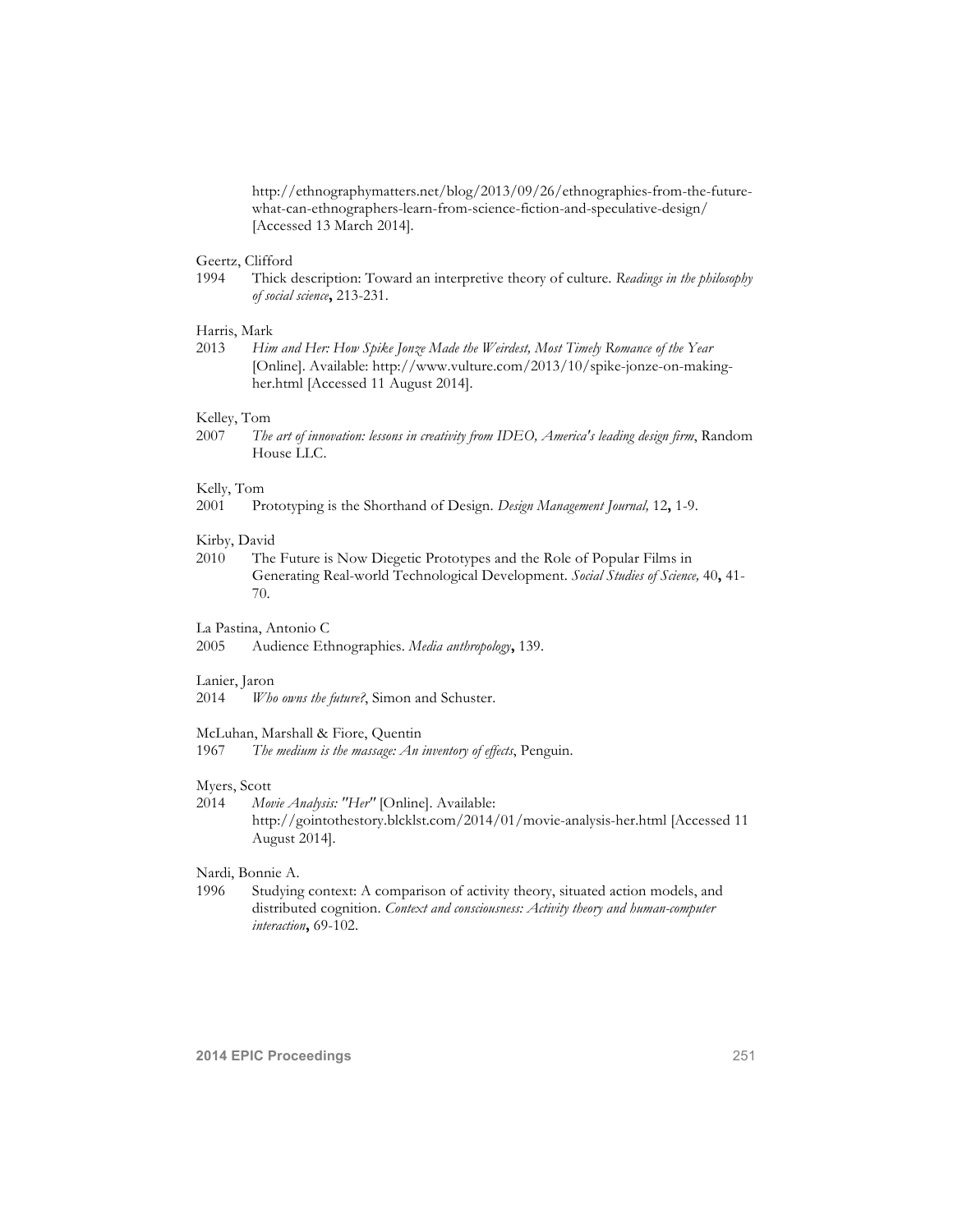Parthasarathy, Balaji

- 2008 *The ethnographic case study approach* [Online]. Technology & Social Change Group, University of Washington Available: http://www.globalimpactstudy.org/2008/07/the-ethnographic-case-studyapproach/ [Accessed 11 June 2014].
- Quirk, Rachel, Olver, Martin, et al.
- 2009 *The Guide to Researching Audiences*, JISC.

Raford, Noah

- 2012 From Design Fiction to Experiential Futures. *In:* Currey, Andrew (ed.) *In The Future of Futures.* Houston, TX, USA: Association of Professional Futurists.
- Randall, Dave, Marr, Liz, et al.
- 2001 Ethnography, ethnomethodology and interaction analysis. *Ethnographic Studies,* 6**,** 31-43.

Redström, Johan

- 2008 RE: Definitions of use. *Design Studies,* 29**,** 410-423.
- Rohlfing, Katharina J., Rehm, Matthias, et al.
- 2003 Situatedness: The interplay between context (s) and situation. *Journal of cognition and culture,* 3**,** 132-156.

Salvador, Tony, Bell, Genevieve, et al.

1999 Design ethnography. *Design Management Journal (Former Series),* 10**,** 35-41.

## Segelström, Fabian & Holmlid, Stefan

2012 One Case, Three Ethnographic Styles: Exploring different ethnographic approaches to the same broad brief. *Ethnographic Praxis in Industry Conference Proceedings.* Wiley Online Library.

#### Segelström, Fabian, Raijmakers, Bas, et al.

2009 Thinking and doing ethnography in service design. *IASDR, Rigor and Relevance in Design. Seoul*.

Simon, Herbert Alexander

1969 *The sciences of the artificial*, MIT press.

#### Suchman, Lucy A.

1987 *Plans and situated actions: the problem of human-machine communication*, Cambridge university press.

van Dijk, Geke